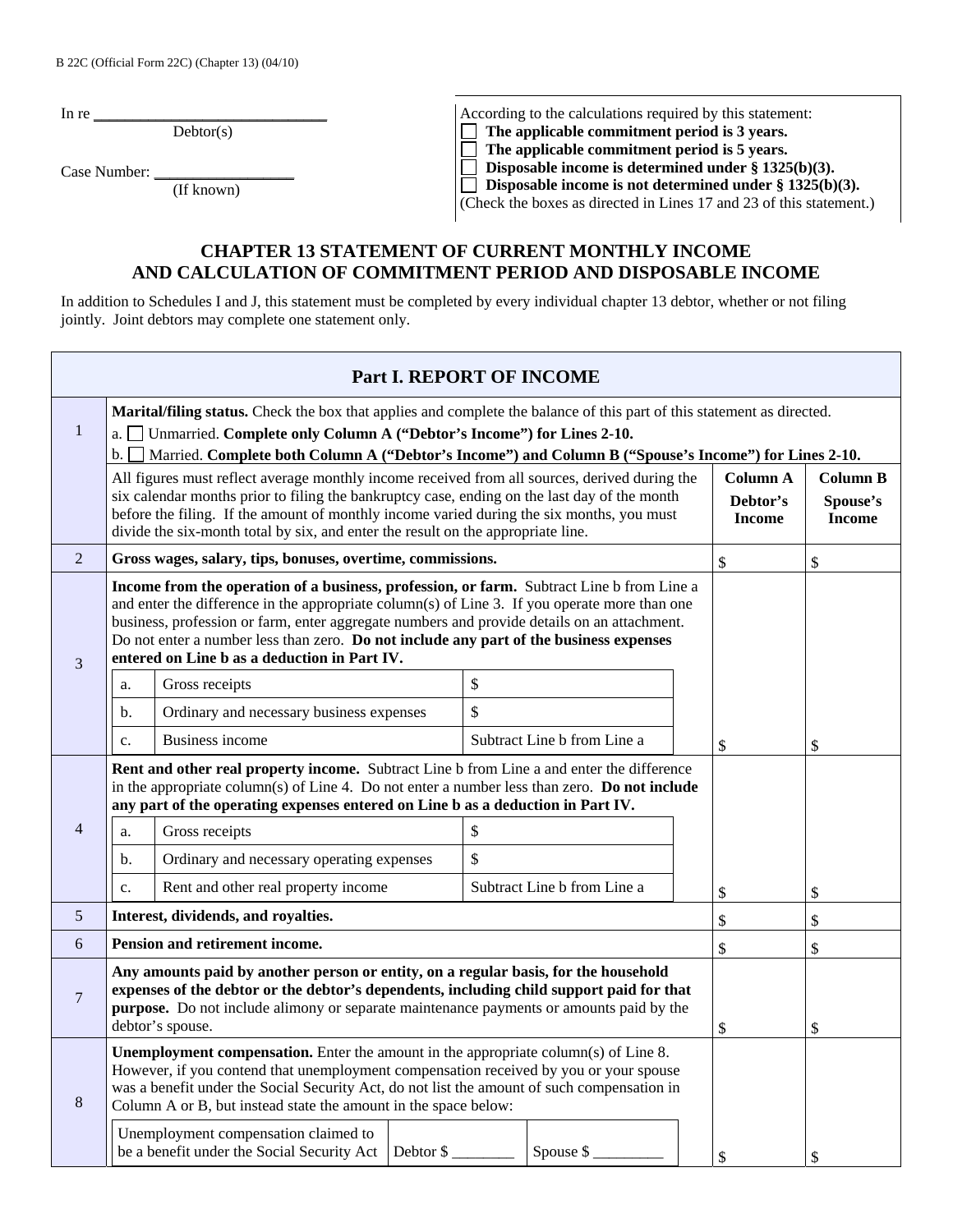| Income from all other sources. Specify source and amount. If necessary, list additional<br>sources on a separate page. Total and enter on Line 9. Do not include alimony or separate<br>maintenance payments paid by your spouse, but include all other payments of alimony or<br>separate maintenance. Do not include any benefits received under the Social Security Act or<br>payments received as a victim of a war crime, crime against humanity, or as a victim of<br>9<br>international or domestic terrorism. |                                                                                                                                                                                                                                                                                                                                                                                                                                                                                                                                                                                                                                                                                                                                                                                                                                                                       |                                                                                                                                                                                      |  |    |    |  |  |  |
|-----------------------------------------------------------------------------------------------------------------------------------------------------------------------------------------------------------------------------------------------------------------------------------------------------------------------------------------------------------------------------------------------------------------------------------------------------------------------------------------------------------------------|-----------------------------------------------------------------------------------------------------------------------------------------------------------------------------------------------------------------------------------------------------------------------------------------------------------------------------------------------------------------------------------------------------------------------------------------------------------------------------------------------------------------------------------------------------------------------------------------------------------------------------------------------------------------------------------------------------------------------------------------------------------------------------------------------------------------------------------------------------------------------|--------------------------------------------------------------------------------------------------------------------------------------------------------------------------------------|--|----|----|--|--|--|
|                                                                                                                                                                                                                                                                                                                                                                                                                                                                                                                       | \$<br>a.<br>\$<br>$\mathbf b$ .<br>\$                                                                                                                                                                                                                                                                                                                                                                                                                                                                                                                                                                                                                                                                                                                                                                                                                                 |                                                                                                                                                                                      |  |    |    |  |  |  |
|                                                                                                                                                                                                                                                                                                                                                                                                                                                                                                                       |                                                                                                                                                                                                                                                                                                                                                                                                                                                                                                                                                                                                                                                                                                                                                                                                                                                                       |                                                                                                                                                                                      |  |    | \$ |  |  |  |
| 10                                                                                                                                                                                                                                                                                                                                                                                                                                                                                                                    |                                                                                                                                                                                                                                                                                                                                                                                                                                                                                                                                                                                                                                                                                                                                                                                                                                                                       | <b>Subtotal.</b> Add Lines 2 thru 9 in Column A, and, if Column B is completed, add Lines 2<br>through $9$ in Column B. Enter the total(s).                                          |  | \$ | \$ |  |  |  |
| <sup>11</sup>                                                                                                                                                                                                                                                                                                                                                                                                                                                                                                         | А.                                                                                                                                                                                                                                                                                                                                                                                                                                                                                                                                                                                                                                                                                                                                                                                                                                                                    | Total. If Column B has been completed, add Line 10, Column A to Line 10, Column B, and<br>enter the total. If Column B has not been completed, enter the amount from Line 10, Column |  | \$ |    |  |  |  |
|                                                                                                                                                                                                                                                                                                                                                                                                                                                                                                                       |                                                                                                                                                                                                                                                                                                                                                                                                                                                                                                                                                                                                                                                                                                                                                                                                                                                                       | Part II. CALCULATION OF § 1325(b)(4) COMMITMENT PERIOD                                                                                                                               |  |    |    |  |  |  |
| 12                                                                                                                                                                                                                                                                                                                                                                                                                                                                                                                    |                                                                                                                                                                                                                                                                                                                                                                                                                                                                                                                                                                                                                                                                                                                                                                                                                                                                       | Enter the amount from Line 11.                                                                                                                                                       |  |    | \$ |  |  |  |
| 13                                                                                                                                                                                                                                                                                                                                                                                                                                                                                                                    | Marital adjustment. If you are married, but are not filing jointly with your spouse, AND if you contend that<br>calculation of the commitment period under $\S 1325(b)(4)$ does not require inclusion of the income of your<br>spouse, enter on Line 13 the amount of the income listed in Line 10, Column B that was NOT paid on a<br>regular basis for the household expenses of you or your dependents and specify, in the lines below, the basis<br>for excluding this income (such as payment of the spouse's tax liability or the spouse's support of persons<br>other than the debtor or the debtor's dependents) and the amount of income devoted to each purpose. If<br>necessary, list additional adjustments on a separate page. If the conditions for entering this adjustment do not<br>apply, enter zero.<br>\$<br>a.<br>\$<br>b.<br>$\mathbb{S}$<br>c. |                                                                                                                                                                                      |  |    |    |  |  |  |
|                                                                                                                                                                                                                                                                                                                                                                                                                                                                                                                       |                                                                                                                                                                                                                                                                                                                                                                                                                                                                                                                                                                                                                                                                                                                                                                                                                                                                       | Total and enter on Line 13.                                                                                                                                                          |  |    | \$ |  |  |  |
| 14                                                                                                                                                                                                                                                                                                                                                                                                                                                                                                                    |                                                                                                                                                                                                                                                                                                                                                                                                                                                                                                                                                                                                                                                                                                                                                                                                                                                                       | Subtract Line 13 from Line 12 and enter the result.                                                                                                                                  |  |    | \$ |  |  |  |
| 15                                                                                                                                                                                                                                                                                                                                                                                                                                                                                                                    |                                                                                                                                                                                                                                                                                                                                                                                                                                                                                                                                                                                                                                                                                                                                                                                                                                                                       | <b>Annualized current monthly income for <math>\S 1325(b)(4)</math>.</b> Multiply the amount from Line 14 by the number 12<br>and enter the result.                                  |  |    | \$ |  |  |  |
| 16                                                                                                                                                                                                                                                                                                                                                                                                                                                                                                                    | Applicable median family income. Enter the median family income for applicable state and household size.<br>(This information is available by family size at www.usdoj.gov/ust/ or from the clerk of the bankruptcy<br>court.)                                                                                                                                                                                                                                                                                                                                                                                                                                                                                                                                                                                                                                        |                                                                                                                                                                                      |  |    |    |  |  |  |
|                                                                                                                                                                                                                                                                                                                                                                                                                                                                                                                       |                                                                                                                                                                                                                                                                                                                                                                                                                                                                                                                                                                                                                                                                                                                                                                                                                                                                       | Application of $\S 1325(b)(4)$ . Check the applicable box and proceed as directed.                                                                                                   |  |    |    |  |  |  |
| 17                                                                                                                                                                                                                                                                                                                                                                                                                                                                                                                    | The amount on Line 15 is less than the amount on Line 16. Check the box for "The applicable commitment period is<br>3 years" at the top of page 1 of this statement and continue with this statement.                                                                                                                                                                                                                                                                                                                                                                                                                                                                                                                                                                                                                                                                 |                                                                                                                                                                                      |  |    |    |  |  |  |
|                                                                                                                                                                                                                                                                                                                                                                                                                                                                                                                       | The amount on Line 15 is not less than the amount on Line 16. Check the box for "The applicable commitment period<br>is 5 years" at the top of page 1 of this statement and continue with this statement.                                                                                                                                                                                                                                                                                                                                                                                                                                                                                                                                                                                                                                                             |                                                                                                                                                                                      |  |    |    |  |  |  |
|                                                                                                                                                                                                                                                                                                                                                                                                                                                                                                                       |                                                                                                                                                                                                                                                                                                                                                                                                                                                                                                                                                                                                                                                                                                                                                                                                                                                                       | Part III. APPLICATION OF § 1325(b)(3) FOR DETERMINING DISPOSABLE INCOME                                                                                                              |  |    |    |  |  |  |
| 18                                                                                                                                                                                                                                                                                                                                                                                                                                                                                                                    |                                                                                                                                                                                                                                                                                                                                                                                                                                                                                                                                                                                                                                                                                                                                                                                                                                                                       | Enter the amount from Line 11.                                                                                                                                                       |  |    | \$ |  |  |  |
|                                                                                                                                                                                                                                                                                                                                                                                                                                                                                                                       |                                                                                                                                                                                                                                                                                                                                                                                                                                                                                                                                                                                                                                                                                                                                                                                                                                                                       |                                                                                                                                                                                      |  |    |    |  |  |  |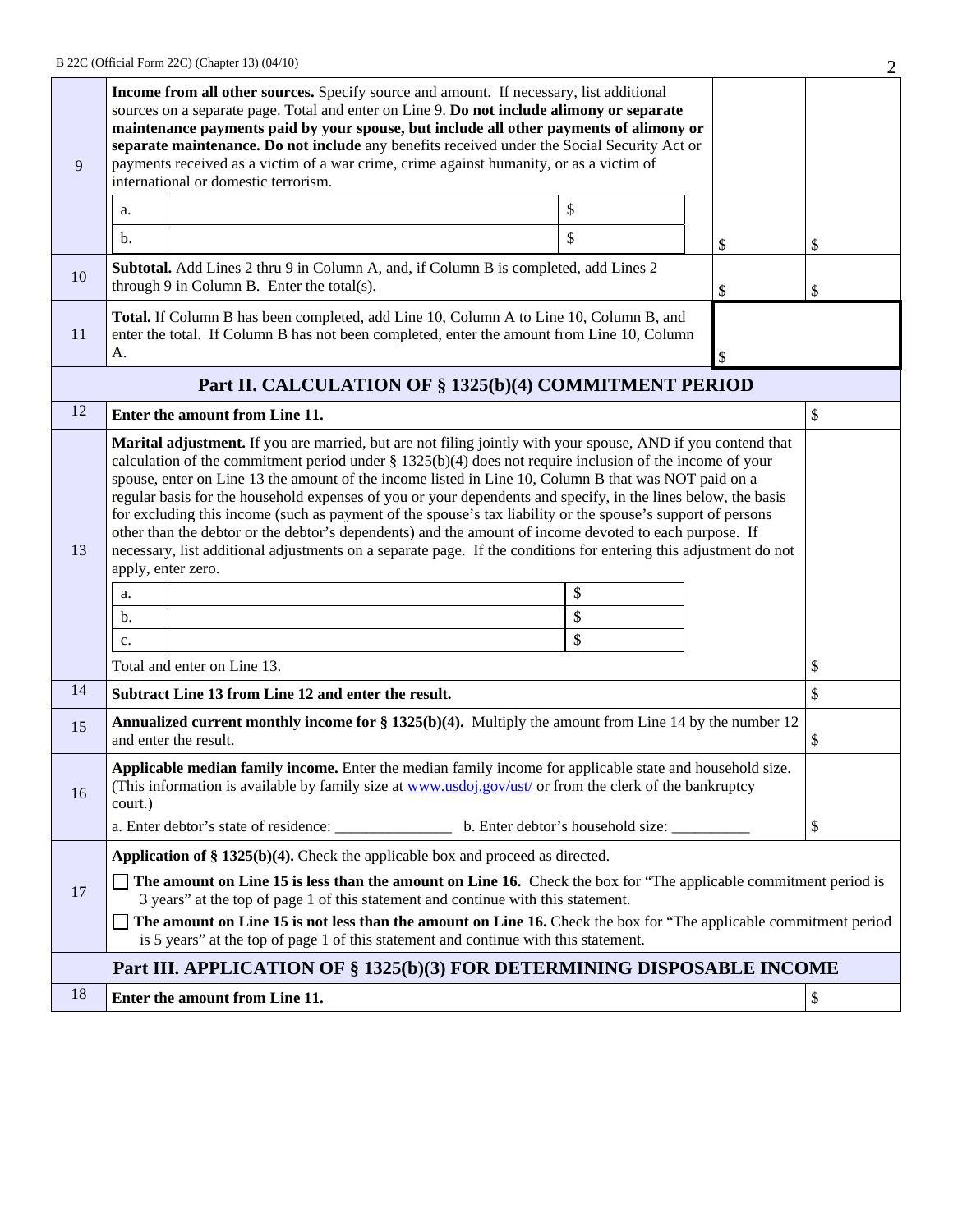|                                                                                       |                                                                                                                                                                                                                                                                                                                                                                                                                                                                                                                                                                                                                                                                                                                                                                                                                                                                                                                                                                                                                                           |                                                                                                                                                                                                                      |  |        |                   |                      |  | J      |
|---------------------------------------------------------------------------------------|-------------------------------------------------------------------------------------------------------------------------------------------------------------------------------------------------------------------------------------------------------------------------------------------------------------------------------------------------------------------------------------------------------------------------------------------------------------------------------------------------------------------------------------------------------------------------------------------------------------------------------------------------------------------------------------------------------------------------------------------------------------------------------------------------------------------------------------------------------------------------------------------------------------------------------------------------------------------------------------------------------------------------------------------|----------------------------------------------------------------------------------------------------------------------------------------------------------------------------------------------------------------------|--|--------|-------------------|----------------------|--|--------|
| 19                                                                                    | Marital adjustment. If you are married, but are not filing jointly with your spouse, enter on Line 19 the total<br>of any income listed in Line 10, Column B that was NOT paid on a regular basis for the household expenses<br>of the debtor or the debtor's dependents. Specify in the lines below the basis for excluding the Column B<br>income (such as payment of the spouse's tax liability or the spouse's support of persons other than the debtor<br>or the debtor's dependents) and the amount of income devoted to each purpose. If necessary, list additional<br>adjustments on a separate page. If the conditions for entering this adjustment do not apply, enter zero.<br>\$                                                                                                                                                                                                                                                                                                                                              |                                                                                                                                                                                                                      |  |        |                   |                      |  |        |
|                                                                                       | a.                                                                                                                                                                                                                                                                                                                                                                                                                                                                                                                                                                                                                                                                                                                                                                                                                                                                                                                                                                                                                                        |                                                                                                                                                                                                                      |  |        |                   |                      |  |        |
|                                                                                       | b.                                                                                                                                                                                                                                                                                                                                                                                                                                                                                                                                                                                                                                                                                                                                                                                                                                                                                                                                                                                                                                        |                                                                                                                                                                                                                      |  |        |                   | \$<br>\$             |  |        |
|                                                                                       | c.                                                                                                                                                                                                                                                                                                                                                                                                                                                                                                                                                                                                                                                                                                                                                                                                                                                                                                                                                                                                                                        | Total and enter on Line 19.                                                                                                                                                                                          |  |        |                   |                      |  | \$     |
| 20                                                                                    |                                                                                                                                                                                                                                                                                                                                                                                                                                                                                                                                                                                                                                                                                                                                                                                                                                                                                                                                                                                                                                           |                                                                                                                                                                                                                      |  |        |                   |                      |  | \$     |
|                                                                                       |                                                                                                                                                                                                                                                                                                                                                                                                                                                                                                                                                                                                                                                                                                                                                                                                                                                                                                                                                                                                                                           | <b>Current monthly income for <math>\S</math> 1325(b)(3).</b> Subtract Line 19 from Line 18 and enter the result.                                                                                                    |  |        |                   |                      |  |        |
| 21                                                                                    |                                                                                                                                                                                                                                                                                                                                                                                                                                                                                                                                                                                                                                                                                                                                                                                                                                                                                                                                                                                                                                           | <b>Annualized current monthly income for <math>\S 1325(b)(3)</math>.</b> Multiply the amount from Line 20 by the number 12<br>and enter the result.                                                                  |  |        |                   |                      |  | \$     |
| 22                                                                                    |                                                                                                                                                                                                                                                                                                                                                                                                                                                                                                                                                                                                                                                                                                                                                                                                                                                                                                                                                                                                                                           | Applicable median family income. Enter the amount from Line 16.                                                                                                                                                      |  |        |                   |                      |  | \$     |
|                                                                                       |                                                                                                                                                                                                                                                                                                                                                                                                                                                                                                                                                                                                                                                                                                                                                                                                                                                                                                                                                                                                                                           | Application of $\S 1325(b)(3)$ . Check the applicable box and proceed as directed.                                                                                                                                   |  |        |                   |                      |  |        |
| 23                                                                                    | The amount on Line 21 is more than the amount on Line 22. Check the box for "Disposable income is determined"<br>under § 1325(b)(3)" at the top of page 1 of this statement and complete the remaining parts of this statement.<br>The amount on Line 21 is not more than the amount on Line 22. Check the box for "Disposable income is not<br>determined under § 1325(b)(3)" at the top of page 1 of this statement and complete Part VII of this statement. Do not<br>complete Parts IV, V, or VI.                                                                                                                                                                                                                                                                                                                                                                                                                                                                                                                                     |                                                                                                                                                                                                                      |  |        |                   |                      |  |        |
|                                                                                       |                                                                                                                                                                                                                                                                                                                                                                                                                                                                                                                                                                                                                                                                                                                                                                                                                                                                                                                                                                                                                                           | Part IV. CALCULATION OF DEDUCTIONS FROM INCOME                                                                                                                                                                       |  |        |                   |                      |  |        |
|                                                                                       |                                                                                                                                                                                                                                                                                                                                                                                                                                                                                                                                                                                                                                                                                                                                                                                                                                                                                                                                                                                                                                           | <b>Subpart A: Deductions under Standards of the Internal Revenue Service (IRS)</b>                                                                                                                                   |  |        |                   |                      |  |        |
| 24A                                                                                   | National Standards: food, apparel and services, housekeeping supplies, personal care, and<br>miscellaneous. Enter in Line 24A the "Total" amount from IRS National Standards for Allowable Living<br>Expenses for the applicable household size. (This information is available at www.usdoj.gov/ust/ or from the<br>clerk of the bankruptcy court.)                                                                                                                                                                                                                                                                                                                                                                                                                                                                                                                                                                                                                                                                                      |                                                                                                                                                                                                                      |  |        |                   | \$                   |  |        |
| 24B                                                                                   | National Standards: health care. Enter in Line a1 below the amount from IRS National Standards for Out-<br>of-Pocket Health Care for persons under 65 years of age, and in Line a2 the IRS National Standards for Out-<br>of-Pocket Health Care for persons 65 years of age or older. (This information is available at<br>www.usdoj.gov/ust/ or from the clerk of the bankruptcy court.) Enter in Line b1 the number of members of<br>your household who are under 65 years of age, and enter in Line b2 the number of members of your<br>household who are 65 years of age or older. (The total number of household members must be the same as<br>the number stated in Line 16b.) Multiply Line a1 by Line b1 to obtain a total amount for household members<br>under 65, and enter the result in Line c1. Multiply Line a2 by Line b2 to obtain a total amount for household<br>members 65 and older, and enter the result in Line c2. Add Lines c1 and c2 to obtain a total health care<br>amount, and enter the result in Line 24B. |                                                                                                                                                                                                                      |  |        |                   |                      |  |        |
| Household members under 65 years of age<br>Household members 65 years of age or older |                                                                                                                                                                                                                                                                                                                                                                                                                                                                                                                                                                                                                                                                                                                                                                                                                                                                                                                                                                                                                                           |                                                                                                                                                                                                                      |  |        |                   |                      |  |        |
|                                                                                       | a1.                                                                                                                                                                                                                                                                                                                                                                                                                                                                                                                                                                                                                                                                                                                                                                                                                                                                                                                                                                                                                                       | Allowance per member                                                                                                                                                                                                 |  | a2.    |                   | Allowance per member |  |        |
|                                                                                       | b1.                                                                                                                                                                                                                                                                                                                                                                                                                                                                                                                                                                                                                                                                                                                                                                                                                                                                                                                                                                                                                                       | Number of members                                                                                                                                                                                                    |  | b2.    | Number of members |                      |  |        |
|                                                                                       | c1.                                                                                                                                                                                                                                                                                                                                                                                                                                                                                                                                                                                                                                                                                                                                                                                                                                                                                                                                                                                                                                       | Subtotal                                                                                                                                                                                                             |  | $c2$ . | Subtotal          |                      |  | $\$\,$ |
| 25A                                                                                   |                                                                                                                                                                                                                                                                                                                                                                                                                                                                                                                                                                                                                                                                                                                                                                                                                                                                                                                                                                                                                                           | Local Standards: housing and utilities; non-mortgage expenses. Enter the amount of the IRS Housing and<br>Utilities Standards; non-mortgage expenses for the applicable county and household size. (This information |  |        |                   |                      |  | \$     |
| is available at www.usdoj.gov/ust/ or from the clerk of the bankruptcy court).        |                                                                                                                                                                                                                                                                                                                                                                                                                                                                                                                                                                                                                                                                                                                                                                                                                                                                                                                                                                                                                                           |                                                                                                                                                                                                                      |  |        |                   |                      |  |        |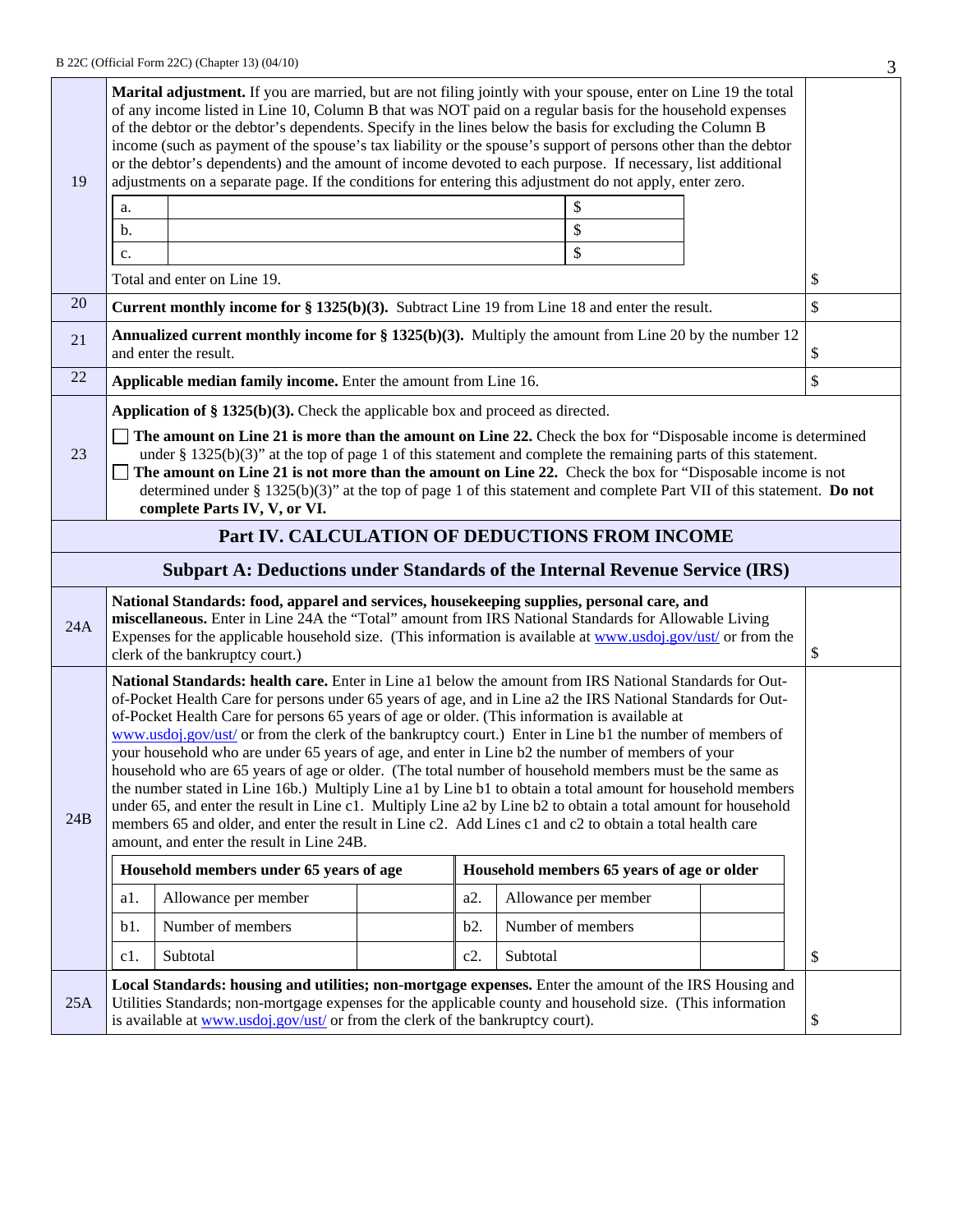| Local Standards: housing and utilities; mortgage/rent expense. Enter, in Line a below, the amount of the<br>IRS Housing and Utilities Standards; mortgage/rent expense for your county and household size (this<br>information is available at www.usdoj.gov/ust/ or from the clerk of the bankruptcy court); enter on Line b the<br>total of the Average Monthly Payments for any debts secured by your home, as stated in Line 47; subtract<br>Line b from Line a and enter the result in Line 25B. Do not enter an amount less than zero. |                                                                                                                                                                                                                                                                                                                                                                                                                                                                                 |                                                                                                                                                                                                                                                                              |                              |    |  |  |  |
|----------------------------------------------------------------------------------------------------------------------------------------------------------------------------------------------------------------------------------------------------------------------------------------------------------------------------------------------------------------------------------------------------------------------------------------------------------------------------------------------------------------------------------------------|---------------------------------------------------------------------------------------------------------------------------------------------------------------------------------------------------------------------------------------------------------------------------------------------------------------------------------------------------------------------------------------------------------------------------------------------------------------------------------|------------------------------------------------------------------------------------------------------------------------------------------------------------------------------------------------------------------------------------------------------------------------------|------------------------------|----|--|--|--|
| 25B                                                                                                                                                                                                                                                                                                                                                                                                                                                                                                                                          | a.                                                                                                                                                                                                                                                                                                                                                                                                                                                                              | IRS Housing and Utilities Standards; mortgage/rent expense                                                                                                                                                                                                                   | \$                           |    |  |  |  |
|                                                                                                                                                                                                                                                                                                                                                                                                                                                                                                                                              | b.                                                                                                                                                                                                                                                                                                                                                                                                                                                                              | Average Monthly Payment for any debts secured by your<br>home, if any, as stated in Line 47                                                                                                                                                                                  | \$                           |    |  |  |  |
|                                                                                                                                                                                                                                                                                                                                                                                                                                                                                                                                              | c.                                                                                                                                                                                                                                                                                                                                                                                                                                                                              | Net mortgage/rental expense                                                                                                                                                                                                                                                  | Subtract Line b from Line a. | \$ |  |  |  |
| 26                                                                                                                                                                                                                                                                                                                                                                                                                                                                                                                                           | Local Standards: housing and utilities; adjustment. If you contend that the process set out in Lines 25A<br>and 25B does not accurately compute the allowance to which you are entitled under the IRS Housing and<br>Utilities Standards, enter any additional amount to which you contend you are entitled, and state the basis for<br>your contention in the space below:                                                                                                     |                                                                                                                                                                                                                                                                              |                              |    |  |  |  |
|                                                                                                                                                                                                                                                                                                                                                                                                                                                                                                                                              |                                                                                                                                                                                                                                                                                                                                                                                                                                                                                 | Local Standards: transportation; vehicle operation/public transportation expense. You are entitled to an<br>expense allowance in this category regardless of whether you pay the expenses of operating a vehicle and<br>regardless of whether you use public transportation. |                              |    |  |  |  |
|                                                                                                                                                                                                                                                                                                                                                                                                                                                                                                                                              | Check the number of vehicles for which you pay the operating expenses or for which the operating expenses<br>are included as a contribution to your household expenses in Line 7. $\Box$ 0 $\Box$ 1 $\Box$ 2 or more.                                                                                                                                                                                                                                                           |                                                                                                                                                                                                                                                                              |                              |    |  |  |  |
| 27A                                                                                                                                                                                                                                                                                                                                                                                                                                                                                                                                          | If you checked 0, enter on Line 27A the "Public Transportation" amount from IRS Local Standards:<br>Transportation. If you checked 1 or 2 or more, enter on Line 27A the "Operating Costs" amount from IRS<br>Local Standards: Transportation for the applicable number of vehicles in the applicable Metropolitan<br>Statistical Area or Census Region. (These amounts are available at www.usdoj.gov/ust/ or from the clerk of<br>the bankruptcy court.)                      |                                                                                                                                                                                                                                                                              |                              |    |  |  |  |
| 27B                                                                                                                                                                                                                                                                                                                                                                                                                                                                                                                                          | Local Standards: transportation; additional public transportation expense. If you pay the operating<br>expenses for a vehicle and also use public transportation, and you contend that you are entitled to an<br>additional deduction for your public transportation expenses, enter on Line 27B the "Public Transportation"<br>amount from IRS Local Standards: Transportation. (This amount is available at www.usdoj.gov/ust/ or from<br>the clerk of the bankruptcy court.) |                                                                                                                                                                                                                                                                              |                              |    |  |  |  |
|                                                                                                                                                                                                                                                                                                                                                                                                                                                                                                                                              | Local Standards: transportation ownership/lease expense; Vehicle 1. Check the number of vehicles for<br>which you claim an ownership/lease expense. (You may not claim an ownership/lease expense for more than<br>two vehicles.) $\Box$ 1 $\Box$ 2 or more.                                                                                                                                                                                                                    |                                                                                                                                                                                                                                                                              |                              |    |  |  |  |
| 28                                                                                                                                                                                                                                                                                                                                                                                                                                                                                                                                           | Enter, in Line a below, the "Ownership Costs" for "One Car" from the IRS Local Standards: Transportation<br>(available at www.usdoj.gov/ust/ or from the clerk of the bankruptcy court); enter in Line b the total of the<br>Average Monthly Payments for any debts secured by Vehicle 1, as stated in Line 47; subtract Line b from<br>Line a and enter the result in Line 28. Do not enter an amount less than zero.                                                          |                                                                                                                                                                                                                                                                              |                              |    |  |  |  |
|                                                                                                                                                                                                                                                                                                                                                                                                                                                                                                                                              | a.                                                                                                                                                                                                                                                                                                                                                                                                                                                                              | IRS Transportation Standards, Ownership Costs                                                                                                                                                                                                                                | $\mathcal{S}$                |    |  |  |  |
|                                                                                                                                                                                                                                                                                                                                                                                                                                                                                                                                              | b.                                                                                                                                                                                                                                                                                                                                                                                                                                                                              | Average Monthly Payment for any debts secured by Vehicle 1,<br>as stated in Line 47                                                                                                                                                                                          | \$                           |    |  |  |  |
|                                                                                                                                                                                                                                                                                                                                                                                                                                                                                                                                              | c.                                                                                                                                                                                                                                                                                                                                                                                                                                                                              | Net ownership/lease expense for Vehicle 1                                                                                                                                                                                                                                    | Subtract Line b from Line a. | \$ |  |  |  |
|                                                                                                                                                                                                                                                                                                                                                                                                                                                                                                                                              |                                                                                                                                                                                                                                                                                                                                                                                                                                                                                 |                                                                                                                                                                                                                                                                              |                              |    |  |  |  |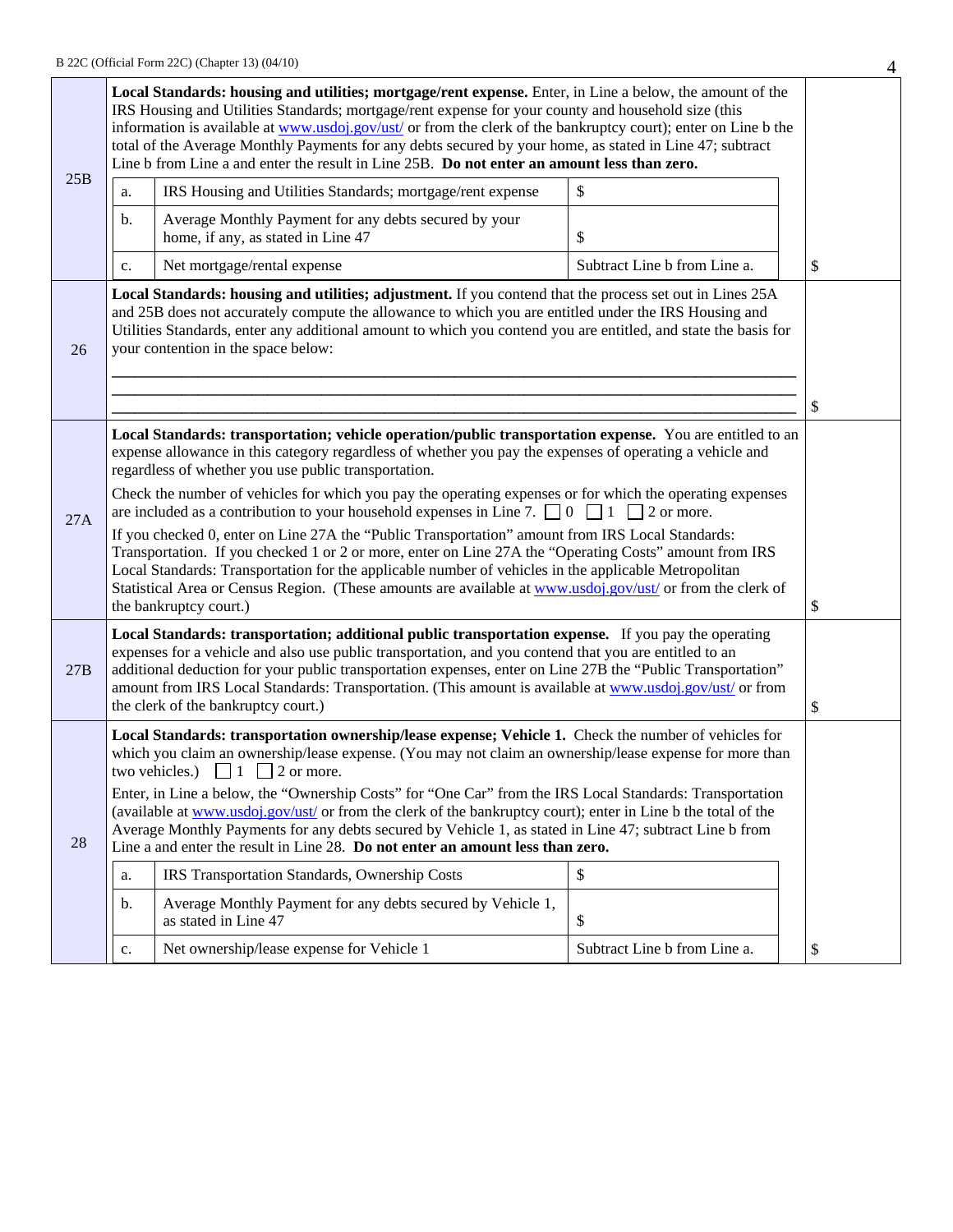|                                                                                                                                                                                                                                                                                                                                                                                                                              | Local Standards: transportation ownership/lease expense; Vehicle 2. Complete this Line only if you<br>checked the "2 or more" Box in Line 28.                                                                                                                                                                                                                                                                                              |                                                                                                                                                                                                                                                                                                                            |                              |    |  |  |
|------------------------------------------------------------------------------------------------------------------------------------------------------------------------------------------------------------------------------------------------------------------------------------------------------------------------------------------------------------------------------------------------------------------------------|--------------------------------------------------------------------------------------------------------------------------------------------------------------------------------------------------------------------------------------------------------------------------------------------------------------------------------------------------------------------------------------------------------------------------------------------|----------------------------------------------------------------------------------------------------------------------------------------------------------------------------------------------------------------------------------------------------------------------------------------------------------------------------|------------------------------|----|--|--|
| Enter, in Line a below, the "Ownership Costs" for "One Car" from the IRS Local Standards: Transportation<br>(available at www.usdoj.gov/ust/ or from the clerk of the bankruptcy court); enter in Line b the total of the<br>Average Monthly Payments for any debts secured by Vehicle 2, as stated in Line 47; subtract Line b from<br>Line a and enter the result in Line 29. Do not enter an amount less than zero.<br>29 |                                                                                                                                                                                                                                                                                                                                                                                                                                            |                                                                                                                                                                                                                                                                                                                            |                              |    |  |  |
|                                                                                                                                                                                                                                                                                                                                                                                                                              | a.                                                                                                                                                                                                                                                                                                                                                                                                                                         | IRS Transportation Standards, Ownership Costs                                                                                                                                                                                                                                                                              | \$                           |    |  |  |
|                                                                                                                                                                                                                                                                                                                                                                                                                              | b.                                                                                                                                                                                                                                                                                                                                                                                                                                         | Average Monthly Payment for any debts secured by Vehicle 2,<br>as stated in Line 47                                                                                                                                                                                                                                        | \$                           |    |  |  |
|                                                                                                                                                                                                                                                                                                                                                                                                                              | c.                                                                                                                                                                                                                                                                                                                                                                                                                                         | Net ownership/lease expense for Vehicle 2                                                                                                                                                                                                                                                                                  | Subtract Line b from Line a. | \$ |  |  |
| 30                                                                                                                                                                                                                                                                                                                                                                                                                           |                                                                                                                                                                                                                                                                                                                                                                                                                                            | Other Necessary Expenses: taxes. Enter the total average monthly expense that you actually incur for all<br>federal, state, and local taxes, other than real estate and sales taxes, such as income taxes, self-employment<br>taxes, social-security taxes, and Medicare taxes. Do not include real estate or sales taxes. |                              | \$ |  |  |
|                                                                                                                                                                                                                                                                                                                                                                                                                              |                                                                                                                                                                                                                                                                                                                                                                                                                                            | Other Necessary Expenses: involuntary deductions for employment. Enter the total average monthly                                                                                                                                                                                                                           |                              |    |  |  |
| deductions that are required for your employment, such as mandatory retirement contributions, union dues,<br>31<br>and uniform costs. Do not include discretionary amounts, such as voluntary 401(k) contributions.                                                                                                                                                                                                          |                                                                                                                                                                                                                                                                                                                                                                                                                                            |                                                                                                                                                                                                                                                                                                                            |                              |    |  |  |
| 32                                                                                                                                                                                                                                                                                                                                                                                                                           | Other Necessary Expenses: life insurance. Enter total average monthly premiums that you actually pay for<br>term life insurance for yourself. Do not include premiums for insurance on your dependents, for whole                                                                                                                                                                                                                          |                                                                                                                                                                                                                                                                                                                            |                              |    |  |  |
|                                                                                                                                                                                                                                                                                                                                                                                                                              | life or for any other form of insurance.<br>Other Necessary Expenses: court-ordered payments. Enter the total monthly amount that you are required                                                                                                                                                                                                                                                                                         |                                                                                                                                                                                                                                                                                                                            |                              |    |  |  |
| 33                                                                                                                                                                                                                                                                                                                                                                                                                           | to pay pursuant to the order of a court or administrative agency, such as spousal or child support payments.<br>Do not include payments on past due obligations included in Line 49.                                                                                                                                                                                                                                                       |                                                                                                                                                                                                                                                                                                                            |                              |    |  |  |
| Other Necessary Expenses: education for employment or for a physically or mentally challenged child.<br>Enter the total average monthly amount that you actually expend for education that is a condition of<br>34<br>employment and for education that is required for a physically or mentally challenged dependent child for<br>whom no public education providing similar services is available.                         |                                                                                                                                                                                                                                                                                                                                                                                                                                            |                                                                                                                                                                                                                                                                                                                            |                              |    |  |  |
| 35                                                                                                                                                                                                                                                                                                                                                                                                                           | Other Necessary Expenses: childcare. Enter the total average monthly amount that you actually expend on<br>childcare—such as baby-sitting, day care, nursery and preschool. Do not include other educational<br>payments.                                                                                                                                                                                                                  |                                                                                                                                                                                                                                                                                                                            |                              |    |  |  |
| 36                                                                                                                                                                                                                                                                                                                                                                                                                           | Other Necessary Expenses: health care. Enter the total average monthly amount that you actually expend<br>on health care that is required for the health and welfare of yourself or your dependents, that is not reimbursed<br>by insurance or paid by a health savings account, and that is in excess of the amount entered in Line 24B. Do<br>not include payments for health insurance or health savings accounts listed in Line 39.    |                                                                                                                                                                                                                                                                                                                            |                              | \$ |  |  |
| 37                                                                                                                                                                                                                                                                                                                                                                                                                           | Other Necessary Expenses: telecommunication services. Enter the total average monthly amount that you<br>actually pay for telecommunication services other than your basic home telephone and cell phone service—<br>such as pagers, call waiting, caller id, special long distance, or internet service—to the extent necessary for<br>your health and welfare or that of your dependents. Do not include any amount previously deducted. |                                                                                                                                                                                                                                                                                                                            |                              |    |  |  |
| 38                                                                                                                                                                                                                                                                                                                                                                                                                           |                                                                                                                                                                                                                                                                                                                                                                                                                                            | Total Expenses Allowed under IRS Standards. Enter the total of Lines 24 through 37.                                                                                                                                                                                                                                        |                              | \$ |  |  |
|                                                                                                                                                                                                                                                                                                                                                                                                                              | <b>Subpart B: Additional Living Expense Deductions</b>                                                                                                                                                                                                                                                                                                                                                                                     |                                                                                                                                                                                                                                                                                                                            |                              |    |  |  |
|                                                                                                                                                                                                                                                                                                                                                                                                                              | Note: Do not include any expenses that you have listed in Lines 24-37                                                                                                                                                                                                                                                                                                                                                                      |                                                                                                                                                                                                                                                                                                                            |                              |    |  |  |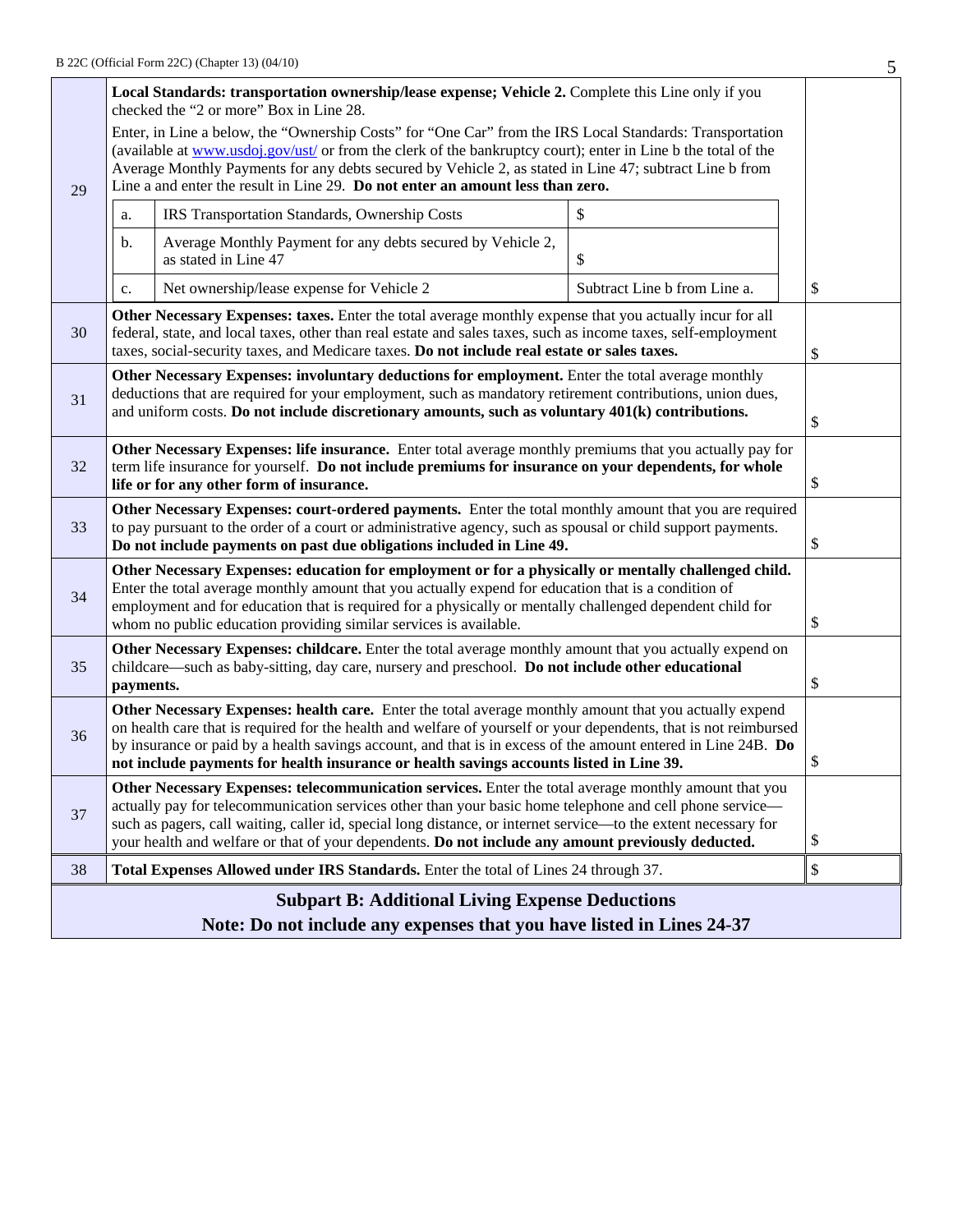|    | Health Insurance, Disability Insurance, and Health Savings Account Expenses. List the monthly                                                                                                                                                                                                                                                                                                                                                                                                                                                                                                                              |                               |                                                                                                                                                                                                                                                                                                                                                                                                         |  |                               |                                                |      |
|----|----------------------------------------------------------------------------------------------------------------------------------------------------------------------------------------------------------------------------------------------------------------------------------------------------------------------------------------------------------------------------------------------------------------------------------------------------------------------------------------------------------------------------------------------------------------------------------------------------------------------------|-------------------------------|---------------------------------------------------------------------------------------------------------------------------------------------------------------------------------------------------------------------------------------------------------------------------------------------------------------------------------------------------------------------------------------------------------|--|-------------------------------|------------------------------------------------|------|
|    |                                                                                                                                                                                                                                                                                                                                                                                                                                                                                                                                                                                                                            | your dependents.              | expenses in the categories set out in lines a-c below that are reasonably necessary for yourself, your spouse, or                                                                                                                                                                                                                                                                                       |  |                               |                                                |      |
|    | a.                                                                                                                                                                                                                                                                                                                                                                                                                                                                                                                                                                                                                         | <b>Health Insurance</b>       |                                                                                                                                                                                                                                                                                                                                                                                                         |  | \$                            |                                                |      |
| 39 | b.                                                                                                                                                                                                                                                                                                                                                                                                                                                                                                                                                                                                                         | Disability Insurance          |                                                                                                                                                                                                                                                                                                                                                                                                         |  | \$                            |                                                |      |
|    | c.                                                                                                                                                                                                                                                                                                                                                                                                                                                                                                                                                                                                                         | <b>Health Savings Account</b> |                                                                                                                                                                                                                                                                                                                                                                                                         |  | \$                            |                                                |      |
|    | Total and enter on Line 39                                                                                                                                                                                                                                                                                                                                                                                                                                                                                                                                                                                                 |                               |                                                                                                                                                                                                                                                                                                                                                                                                         |  |                               |                                                |      |
|    | If you do not actually expend this total amount, state your actual total average monthly expenditures in the<br>space below:<br>\$                                                                                                                                                                                                                                                                                                                                                                                                                                                                                         |                               |                                                                                                                                                                                                                                                                                                                                                                                                         |  |                               |                                                |      |
| 40 |                                                                                                                                                                                                                                                                                                                                                                                                                                                                                                                                                                                                                            |                               | Continued contributions to the care of household or family members. Enter the total average actual<br>monthly expenses that you will continue to pay for the reasonable and necessary care and support of an<br>elderly, chronically ill, or disabled member of your household or member of your immediate family who is<br>unable to pay for such expenses. Do not include payments listed in Line 34. |  |                               |                                                | \$   |
| 41 |                                                                                                                                                                                                                                                                                                                                                                                                                                                                                                                                                                                                                            |                               | Protection against family violence. Enter the total average reasonably necessary monthly expenses that you<br>actually incur to maintain the safety of your family under the Family Violence Prevention and Services Act or<br>other applicable federal law. The nature of these expenses is required to be kept confidential by the court.                                                             |  |                               |                                                | $\$$ |
| 42 | Home energy costs. Enter the total average monthly amount, in excess of the allowance specified by IRS<br>Local Standards for Housing and Utilities, that you actually expend for home energy costs. You must<br>provide your case trustee with documentation of your actual expenses, and you must demonstrate that<br>the additional amount claimed is reasonable and necessary.                                                                                                                                                                                                                                         |                               |                                                                                                                                                                                                                                                                                                                                                                                                         |  |                               |                                                | \$   |
| 43 | <b>Education expenses for dependent children under 18.</b> Enter the total average monthly expenses that you<br>actually incur, not to exceed \$147.92 per child, for attendance at a private or public elementary or secondary<br>school by your dependent children less than 18 years of age. You must provide your case trustee with<br>documentation of your actual expenses, and you must explain why the amount claimed is reasonable<br>and necessary and not already accounted for in the IRS Standards.                                                                                                           |                               |                                                                                                                                                                                                                                                                                                                                                                                                         |  |                               |                                                | \$   |
| 44 | Additional food and clothing expense. Enter the total average monthly amount by which your food and<br>clothing expenses exceed the combined allowances for food and clothing (apparel and services) in the IRS<br>National Standards, not to exceed 5% of those combined allowances. (This information is available at<br>www.usdoj.gov/ust/ or from the clerk of the bankruptcy court.) You must demonstrate that the additional<br>amount claimed is reasonable and necessary.                                                                                                                                          |                               |                                                                                                                                                                                                                                                                                                                                                                                                         |  |                               |                                                | \$   |
| 45 | Charitable contributions. Enter the amount reasonably necessary for you to expend each month on<br>charitable contributions in the form of cash or financial instruments to a charitable organization as defined in<br>26 U.S.C. § 170(c)(1)-(2). Do not include any amount in excess of 15% of your gross monthly income.                                                                                                                                                                                                                                                                                                 |                               |                                                                                                                                                                                                                                                                                                                                                                                                         |  |                               |                                                | \$   |
| 46 |                                                                                                                                                                                                                                                                                                                                                                                                                                                                                                                                                                                                                            |                               | Total Additional Expense Deductions under § 707(b). Enter the total of Lines 39 through 45.                                                                                                                                                                                                                                                                                                             |  |                               |                                                | \$   |
|    |                                                                                                                                                                                                                                                                                                                                                                                                                                                                                                                                                                                                                            |                               | <b>Subpart C: Deductions for Debt Payment</b>                                                                                                                                                                                                                                                                                                                                                           |  |                               |                                                |      |
|    | Future payments on secured claims. For each of your debts that is secured by an interest in property that<br>you own, list the name of the creditor, identify the property securing the debt, state the Average Monthly<br>Payment, and check whether the payment includes taxes or insurance. The Average Monthly Payment is the<br>total of all amounts scheduled as contractually due to each Secured Creditor in the 60 months following the<br>filing of the bankruptcy case, divided by 60. If necessary, list additional entries on a separate page. Enter the<br>total of the Average Monthly Payments on Line 47. |                               |                                                                                                                                                                                                                                                                                                                                                                                                         |  |                               |                                                |      |
| 47 |                                                                                                                                                                                                                                                                                                                                                                                                                                                                                                                                                                                                                            | Name of Creditor              | Property Securing the Debt                                                                                                                                                                                                                                                                                                                                                                              |  | Average<br>Monthly<br>Payment | Does payment<br>include taxes<br>or insurance? |      |
|    | a.                                                                                                                                                                                                                                                                                                                                                                                                                                                                                                                                                                                                                         |                               |                                                                                                                                                                                                                                                                                                                                                                                                         |  | $\$$                          | $\Box$ yes $\Box$ no                           |      |
|    | b.                                                                                                                                                                                                                                                                                                                                                                                                                                                                                                                                                                                                                         |                               |                                                                                                                                                                                                                                                                                                                                                                                                         |  | $\$\,$<br>$\mathbb{S}$        | $\Box$ yes $\Box$ no                           |      |
|    | c.                                                                                                                                                                                                                                                                                                                                                                                                                                                                                                                                                                                                                         |                               |                                                                                                                                                                                                                                                                                                                                                                                                         |  | Total: Add                    | $\Box$ yes $\Box$ no                           |      |
|    |                                                                                                                                                                                                                                                                                                                                                                                                                                                                                                                                                                                                                            |                               |                                                                                                                                                                                                                                                                                                                                                                                                         |  | Lines a, b, and c             |                                                | \$   |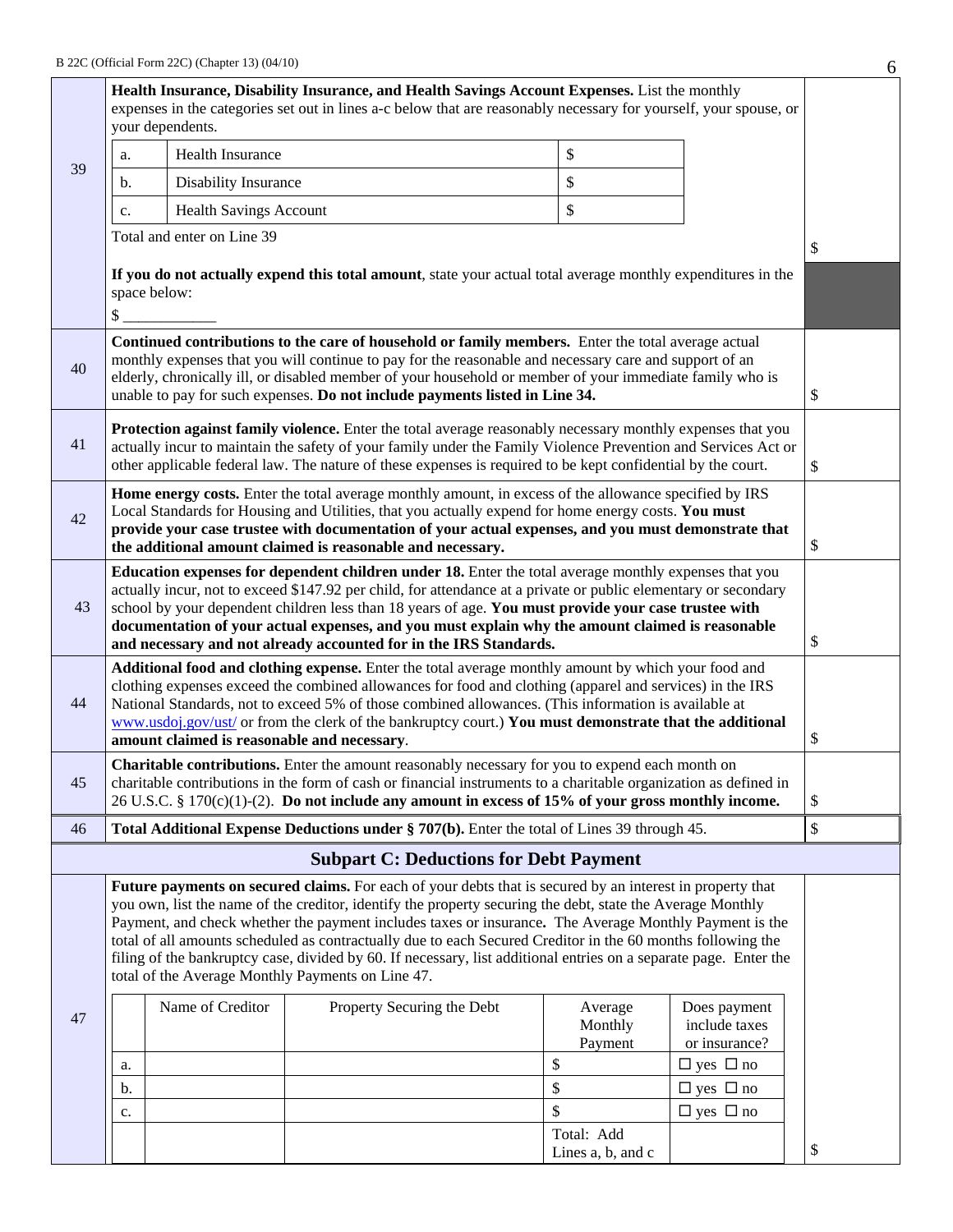| 48 | Other payments on secured claims. If any of debts listed in Line 47 are secured by your primary residence,<br>a motor vehicle, or other property necessary for your support or the support of your dependents, you may<br>include in your deduction 1/60th of any amount (the "cure amount") that you must pay the creditor in addition<br>to the payments listed in Line 47, in order to maintain possession of the property. The cure amount would<br>include any sums in default that must be paid in order to avoid repossession or foreclosure. List and total any<br>such amounts in the following chart. If necessary, list additional entries on a separate page. |                                             |                                                                                                                                                                                                                                                                                                                    |                               |    |  |
|----|---------------------------------------------------------------------------------------------------------------------------------------------------------------------------------------------------------------------------------------------------------------------------------------------------------------------------------------------------------------------------------------------------------------------------------------------------------------------------------------------------------------------------------------------------------------------------------------------------------------------------------------------------------------------------|---------------------------------------------|--------------------------------------------------------------------------------------------------------------------------------------------------------------------------------------------------------------------------------------------------------------------------------------------------------------------|-------------------------------|----|--|
|    |                                                                                                                                                                                                                                                                                                                                                                                                                                                                                                                                                                                                                                                                           | Name of Creditor                            | Property Securing the Debt                                                                                                                                                                                                                                                                                         | 1/60th of the Cure Amount     |    |  |
|    | a.                                                                                                                                                                                                                                                                                                                                                                                                                                                                                                                                                                                                                                                                        |                                             |                                                                                                                                                                                                                                                                                                                    | \$                            |    |  |
|    | b.                                                                                                                                                                                                                                                                                                                                                                                                                                                                                                                                                                                                                                                                        |                                             |                                                                                                                                                                                                                                                                                                                    | \$                            |    |  |
|    | c.                                                                                                                                                                                                                                                                                                                                                                                                                                                                                                                                                                                                                                                                        |                                             |                                                                                                                                                                                                                                                                                                                    | \$                            |    |  |
|    |                                                                                                                                                                                                                                                                                                                                                                                                                                                                                                                                                                                                                                                                           |                                             |                                                                                                                                                                                                                                                                                                                    | Total: Add Lines a, b, and c  | \$ |  |
| 49 |                                                                                                                                                                                                                                                                                                                                                                                                                                                                                                                                                                                                                                                                           |                                             | Payments on prepetition priority claims. Enter the total amount, divided by 60, of all priority claims, such<br>as priority tax, child support and alimony claims, for which you were liable at the time of your bankruptcy<br>filing. Do not include current obligations, such as those set out in Line 33.       |                               | \$ |  |
|    |                                                                                                                                                                                                                                                                                                                                                                                                                                                                                                                                                                                                                                                                           | resulting administrative expense.           | Chapter 13 administrative expenses. Multiply the amount in Line a by the amount in Line b, and enter the                                                                                                                                                                                                           |                               |    |  |
|    | \$<br>a.<br>Projected average monthly chapter 13 plan payment.                                                                                                                                                                                                                                                                                                                                                                                                                                                                                                                                                                                                            |                                             |                                                                                                                                                                                                                                                                                                                    |                               |    |  |
| 50 | b.                                                                                                                                                                                                                                                                                                                                                                                                                                                                                                                                                                                                                                                                        | or from the clerk of the bankruptcy court.) | Current multiplier for your district as determined under<br>schedules issued by the Executive Office for United States<br>Trustees. (This information is available at www.usdoj.gov/ust/                                                                                                                           | X                             |    |  |
|    | c.                                                                                                                                                                                                                                                                                                                                                                                                                                                                                                                                                                                                                                                                        |                                             | Average monthly administrative expense of chapter 13 case                                                                                                                                                                                                                                                          | Total: Multiply Lines a and b | \$ |  |
| 51 | Total Deductions for Debt Payment. Enter the total of Lines 47 through 50.                                                                                                                                                                                                                                                                                                                                                                                                                                                                                                                                                                                                |                                             |                                                                                                                                                                                                                                                                                                                    |                               |    |  |
|    |                                                                                                                                                                                                                                                                                                                                                                                                                                                                                                                                                                                                                                                                           |                                             | <b>Subpart D: Total Deductions from Income</b>                                                                                                                                                                                                                                                                     |                               |    |  |
| 52 |                                                                                                                                                                                                                                                                                                                                                                                                                                                                                                                                                                                                                                                                           |                                             | Total of all deductions from income. Enter the total of Lines 38, 46, and 51.                                                                                                                                                                                                                                      |                               | \$ |  |
|    |                                                                                                                                                                                                                                                                                                                                                                                                                                                                                                                                                                                                                                                                           |                                             | Part V. DETERMINATION OF DISPOSABLE INCOME UNDER § 1325(b)(2)                                                                                                                                                                                                                                                      |                               |    |  |
| 53 |                                                                                                                                                                                                                                                                                                                                                                                                                                                                                                                                                                                                                                                                           |                                             | Total current monthly income. Enter the amount from Line 20.                                                                                                                                                                                                                                                       |                               | \$ |  |
| 54 |                                                                                                                                                                                                                                                                                                                                                                                                                                                                                                                                                                                                                                                                           |                                             | <b>Support income.</b> Enter the monthly average of any child support payments, foster care payments, or<br>disability payments for a dependent child, reported in Part I, that you received in accordance with applicable<br>nonbankruptcy law, to the extent reasonably necessary to be expended for such child. |                               | \$ |  |
| 55 |                                                                                                                                                                                                                                                                                                                                                                                                                                                                                                                                                                                                                                                                           |                                             | <b>Qualified retirement deductions.</b> Enter the monthly total of (a) all amounts withheld by your employer from<br>wages as contributions for qualified retirement plans, as specified in § $541(b)(7)$ and (b) all required<br>repayments of loans from retirement plans, as specified in $\S 362(b)(19)$ .     |                               | \$ |  |
| 56 | \$<br>Total of all deductions allowed under $\S 707(b)(2)$ . Enter the amount from Line 52.                                                                                                                                                                                                                                                                                                                                                                                                                                                                                                                                                                               |                                             |                                                                                                                                                                                                                                                                                                                    |                               |    |  |